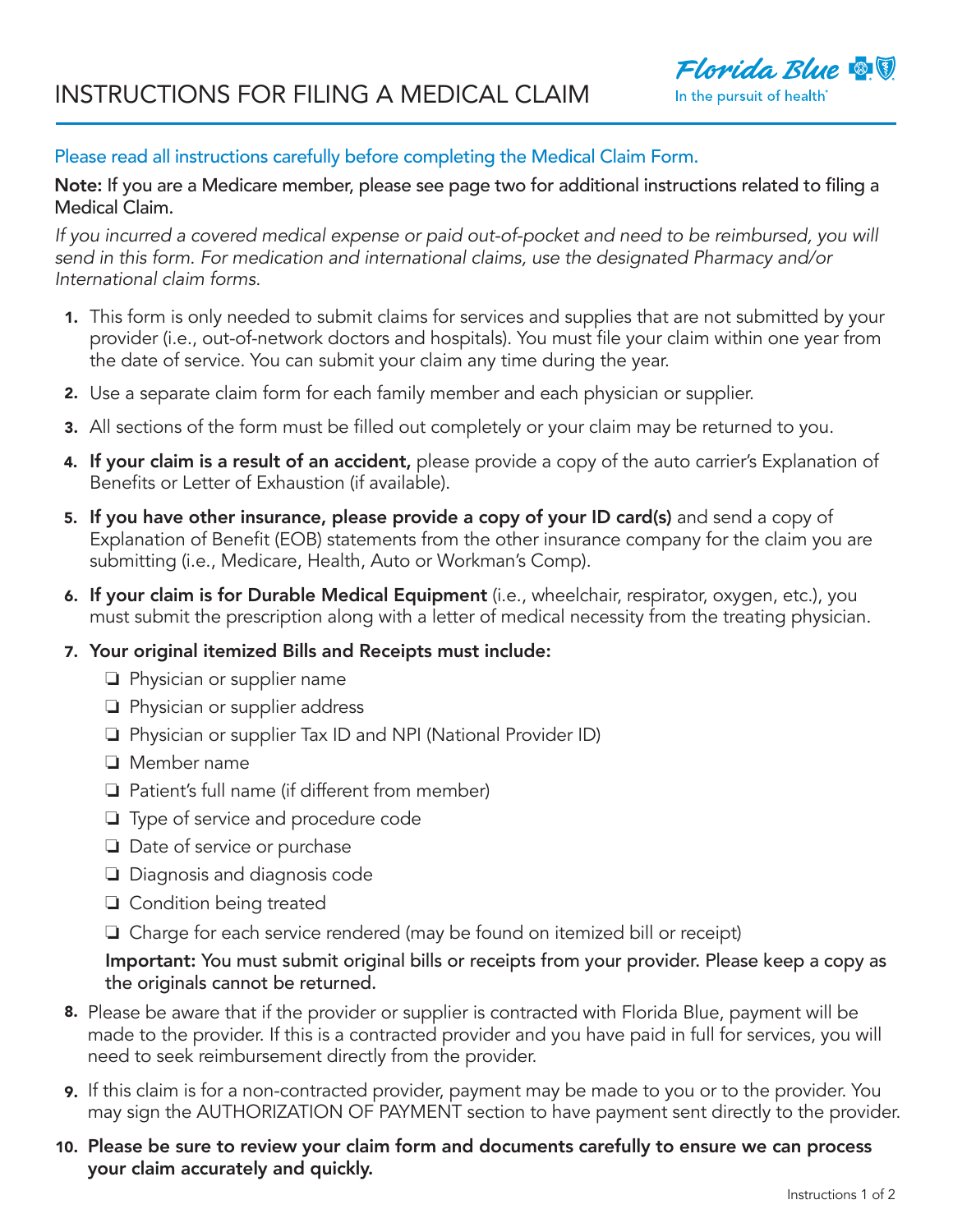

#### Helpful tips for locating your Member ID number

The Member ID is a combination of alpha and numeric characters. A correct Member ID number includes the prefix (first three characters) and nine subsequent characters beginning with "H" with the exception of Blue Medicare "Premier" Members and "Value" Rx ID Cards which have no alphanumeric prefix.

An example Member ID number is XJDH23456789 and is located on the front of your Member ID card.



*Example Member ID card for illustrative purposes.*

#### MAILING ADDRESS

Please mail your completed claim form with original bills or receipts and copies of other Explanation of Benefits, if applicable to:

## Florida Blue P.O. Box 1798 Jacksonville, FL 32231-0014

## Medicare Members: *You do not have to use this form, but it will help us process the information faster.*

We will pay your provider unless you have already paid them. We will reimburse you if you submit proof of payment, such as:

- A credit or debit card receipt showing you paid the provider
- A credit or debit card (bank) statement showing you paid the provider
- A copy of a canceled check (front and back) showing you paid the provider
- A copy of a credit or debit card receipt/statement and an itemized description of services received on a cruise ship

Non-Medicare Members: You may ask us to pay your provider. Or, if you want to be reimbursed for a service, you must send us proof you were charged for a covered service. Examples of this include:

- A superbill: An itemized bill from your doctor that includes the information in step number seven (see instructions page 1)
- A letter or statement from your provider that includes the information in step number seven (see instructions page 1)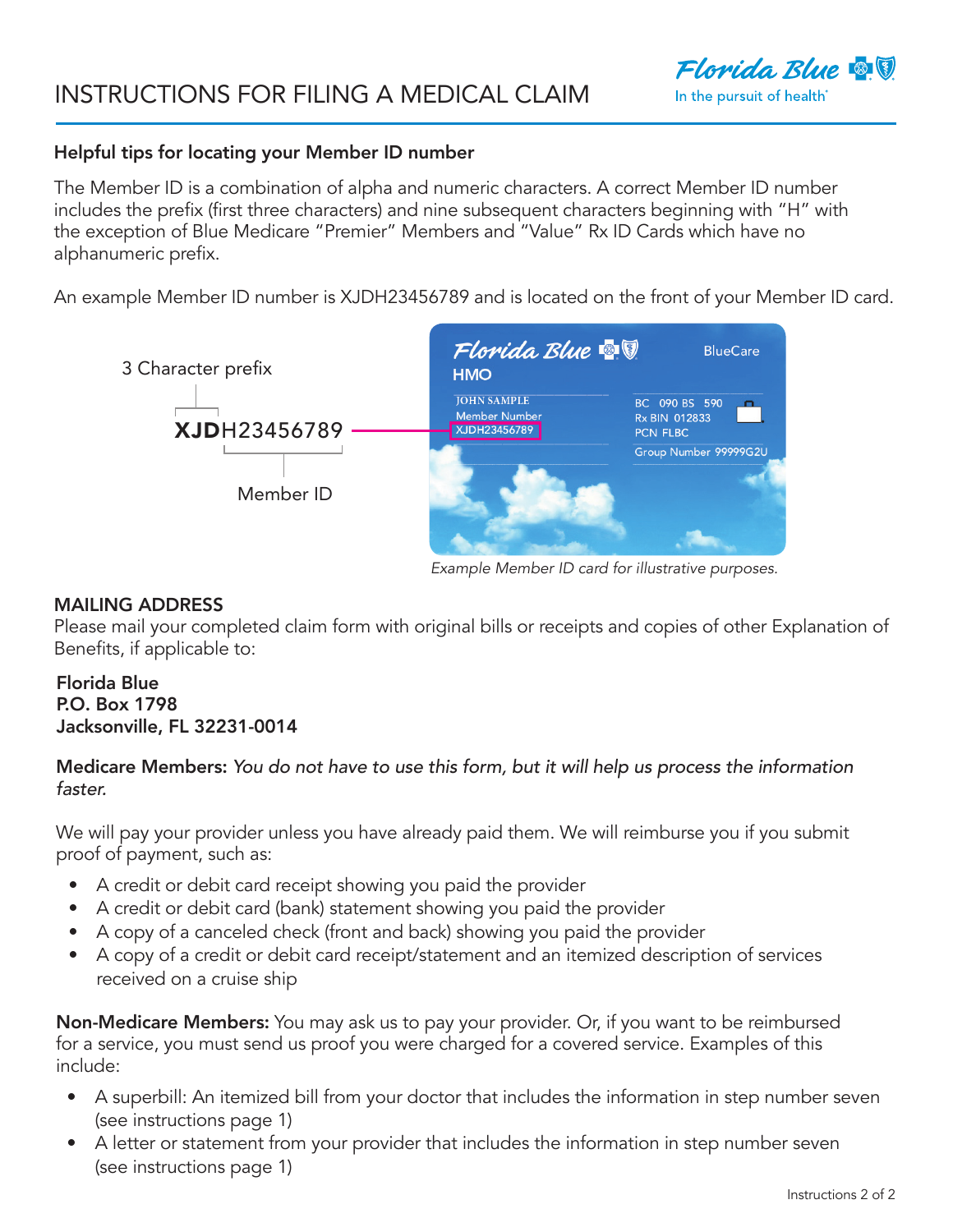# Florida Blue **& !**

## MEDICAL CLAIM FORM (Subscriber/Policyholder to complete)

In the pursuit of health<sup>®</sup>

| Enter your Member number & group number from your Florida Blue Member ID card.                                               |                |  |  |                |                      |                                         |                             |  |  |  |
|------------------------------------------------------------------------------------------------------------------------------|----------------|--|--|----------------|----------------------|-----------------------------------------|-----------------------------|--|--|--|
| MEMBER'S INFORMATION (The policy holder name shown on the front of your ID card.)                                            |                |  |  |                |                      |                                         |                             |  |  |  |
| Member's Legal Name (Last, First, Middle Initial)                                                                            |                |  |  |                |                      |                                         | Date of Birth (MM/DD/YYYY)  |  |  |  |
| Member's Street Address, check box if new address Q<br>City                                                                  |                |  |  |                |                      | Zip Code<br>State                       |                             |  |  |  |
| Group Number<br>Member Number (From the front of your ID card)<br>Member ID starting "H"<br>Prefix-<br>(if applicable)<br>H. |                |  |  |                |                      | <b>Employer Name</b><br>(if applicable) |                             |  |  |  |
| <b>PATIENT INFORMATION</b>                                                                                                   |                |  |  |                |                      |                                         |                             |  |  |  |
| Patient's Legal Name (Last, First, Middle Initial)                                                                           |                |  |  |                |                      | Date of Birth (MM/DD/YYYY)              |                             |  |  |  |
| Patient's Relationship to Member □ Self □ Spouse □ Child □ Other                                                             |                |  |  |                |                      |                                         |                             |  |  |  |
| Patient's Gender □ Male □ Female                                                                                             |                |  |  |                |                      |                                         |                             |  |  |  |
| <b>OTHER HEALTH INSURANCE</b> (Complete only if you have other health insurance and/or<br>Medicare)                          |                |  |  |                |                      |                                         |                             |  |  |  |
| Name of Insuring Company                                                                                                     |                |  |  |                |                      | Effective Date (MM/DD/YYYY)             |                             |  |  |  |
| <b>Street Address</b>                                                                                                        |                |  |  |                | City                 | State                                   | Zip Code                    |  |  |  |
| Name of Policyholder (Last, First, Middle)                                                                                   |                |  |  |                | <b>Policy Number</b> |                                         |                             |  |  |  |
| <b>MEDICARE</b>                                                                                                              |                |  |  |                |                      |                                         |                             |  |  |  |
| Medicare Part A (Hospital Insurance) □ Yes □ No                                                                              |                |  |  |                |                      | Effective Date (MM/DD/YYYY)             |                             |  |  |  |
| Medicare Part B (Medical Insurance) Q Yes Q No                                                                               |                |  |  |                |                      |                                         | Effective Date (MM/DD/YYYY) |  |  |  |
| Medicare HMO/Prepaid Plan □ Yes □ No                                                                                         |                |  |  |                |                      | Effective Date (MM/DD/YYYY)             |                             |  |  |  |
| <b>PATIENT MEDICAL INFORMATION</b> (May be found on Itemized Bill or Receipt)                                                |                |  |  |                |                      |                                         |                             |  |  |  |
| Service Date<br>(MM/DD/YYYY)                                                                                                 | Procedure Code |  |  | Diagnosis Code |                      | Charge for Service                      |                             |  |  |  |
| 1                                                                                                                            |                |  |  |                |                      |                                         |                             |  |  |  |
| 2                                                                                                                            |                |  |  |                |                      |                                         |                             |  |  |  |
| 3                                                                                                                            |                |  |  |                |                      |                                         |                             |  |  |  |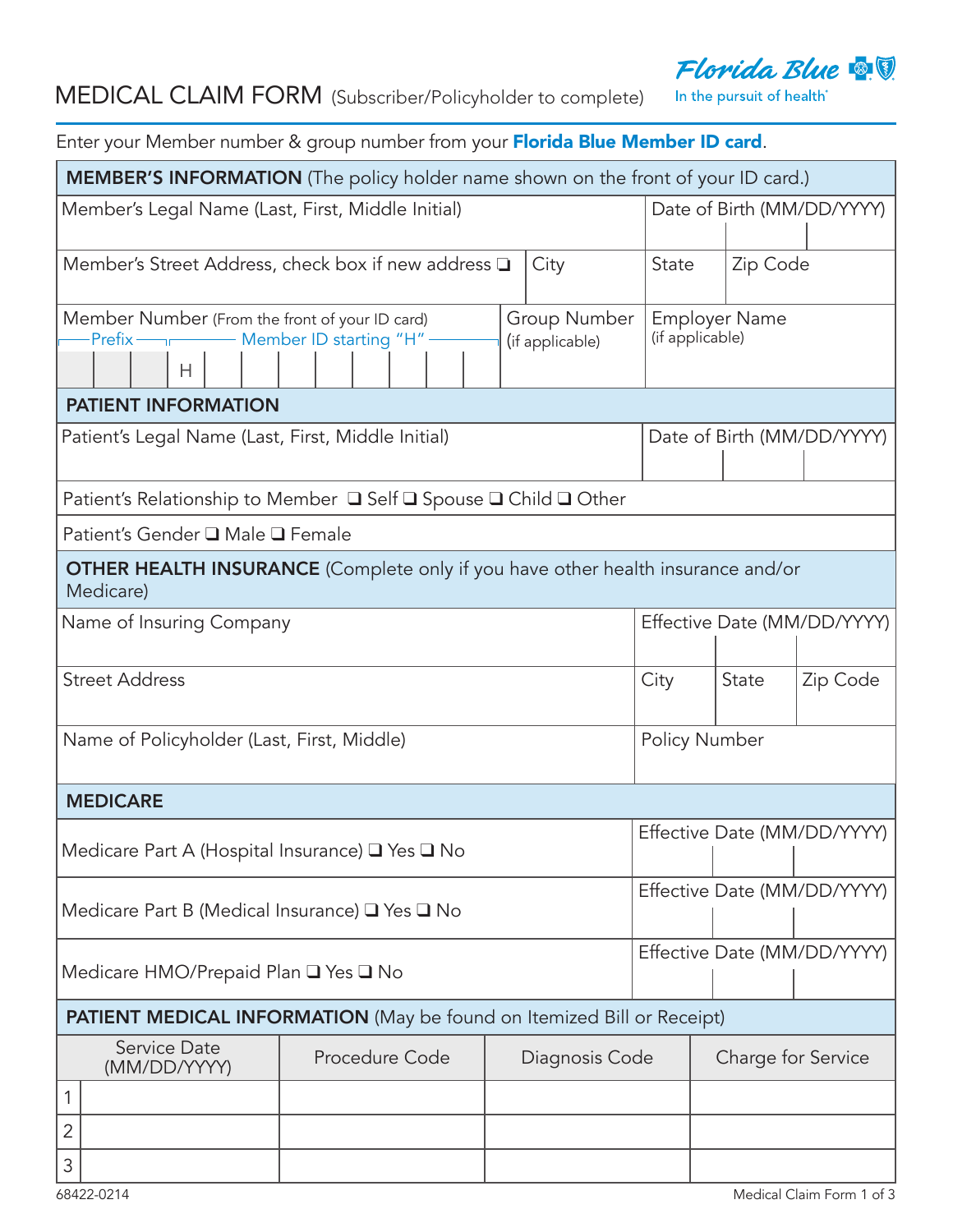

|  | <b>MEDICAL CLAIM FORM</b> (Subscriber/Policyholder to complete) |
|--|-----------------------------------------------------------------|
|--|-----------------------------------------------------------------|

In the pursuit of health<sup>®</sup>

| Name<br><b>Street Address</b><br>City<br>State<br>Zip Code<br>Provider NPI<br>Tax ID<br><b>ACCIDENT / INJURY /ILLNESS DETAILS</b><br>Attach a description of how the accident or work-related injury or illness occurred.<br>For car accidents, include a copy of your auto insurance Letter of Exhaustion. Please be sure that<br>duplicate bills are not submitted.<br>Was this medical expense the result of an accident? $\square$ Yes $\square$ No<br>Have you filed Worker's Compensation? ■ Yes ■ No<br>Was the treatment the result of a work-related injury? $\Box$ Yes $\Box$ No<br>When did this accident/injury/illness occur (MM/DD/YYYY)?<br><b>AUTHORIZATION AND SIGNATURE REQUIRED</b><br>I certify the above is complete and correct and that I am claiming benefits only for charges incurred<br>by the patient named above. Authorization is hereby given to any hospital, physician, or other<br>provider which participated in any way in my care and treatment to release to Florida Blue any<br>medical information which they in their judgment deem necessary to the adjudication of this claim.<br><b>IMPORTANT:</b> Any person who knowingly and with intent to injure, defraud, or deceive any insurance<br>company files a statement of claim containing any false, incomplete or misleading information is<br>guilty of a felony of the third degree. Florida Statutes, Section 817.234.<br>Date (MM/DD/YYYY)<br>Signature of Policy Holder X<br><b>AUTHORIZATION OF PAYMENT TO NON-CONTRACTED PROVIDERS</b><br>I authorize Florida Blue to make payment of benefits directly to the provider(s) indicated on the<br>enclosed bills/receipts in those situations where such provider(s) is/are non-contracted provider(s) and<br>Florida law requires direct payment when authorized.<br><b>NOTE:</b> Should any such provider also submit a claim for the same services and informs us that the<br>benefits have been assigned, we may honor that assignment should the authorization on this form be<br>signed or not signed.<br>Date (MM/DD/YYYY)<br>Signature of Policy Holder X | PHYSICIAN OR SUPPLIER INFORMATION |  |  |  |  |  |  |  |  |  |  |
|--------------------------------------------------------------------------------------------------------------------------------------------------------------------------------------------------------------------------------------------------------------------------------------------------------------------------------------------------------------------------------------------------------------------------------------------------------------------------------------------------------------------------------------------------------------------------------------------------------------------------------------------------------------------------------------------------------------------------------------------------------------------------------------------------------------------------------------------------------------------------------------------------------------------------------------------------------------------------------------------------------------------------------------------------------------------------------------------------------------------------------------------------------------------------------------------------------------------------------------------------------------------------------------------------------------------------------------------------------------------------------------------------------------------------------------------------------------------------------------------------------------------------------------------------------------------------------------------------------------------------------------------------------------------------------------------------------------------------------------------------------------------------------------------------------------------------------------------------------------------------------------------------------------------------------------------------------------------------------------------------------------------------------------------------------------------------------------------------------------------|-----------------------------------|--|--|--|--|--|--|--|--|--|--|
|                                                                                                                                                                                                                                                                                                                                                                                                                                                                                                                                                                                                                                                                                                                                                                                                                                                                                                                                                                                                                                                                                                                                                                                                                                                                                                                                                                                                                                                                                                                                                                                                                                                                                                                                                                                                                                                                                                                                                                                                                                                                                                                    |                                   |  |  |  |  |  |  |  |  |  |  |
|                                                                                                                                                                                                                                                                                                                                                                                                                                                                                                                                                                                                                                                                                                                                                                                                                                                                                                                                                                                                                                                                                                                                                                                                                                                                                                                                                                                                                                                                                                                                                                                                                                                                                                                                                                                                                                                                                                                                                                                                                                                                                                                    |                                   |  |  |  |  |  |  |  |  |  |  |
|                                                                                                                                                                                                                                                                                                                                                                                                                                                                                                                                                                                                                                                                                                                                                                                                                                                                                                                                                                                                                                                                                                                                                                                                                                                                                                                                                                                                                                                                                                                                                                                                                                                                                                                                                                                                                                                                                                                                                                                                                                                                                                                    |                                   |  |  |  |  |  |  |  |  |  |  |
|                                                                                                                                                                                                                                                                                                                                                                                                                                                                                                                                                                                                                                                                                                                                                                                                                                                                                                                                                                                                                                                                                                                                                                                                                                                                                                                                                                                                                                                                                                                                                                                                                                                                                                                                                                                                                                                                                                                                                                                                                                                                                                                    |                                   |  |  |  |  |  |  |  |  |  |  |
|                                                                                                                                                                                                                                                                                                                                                                                                                                                                                                                                                                                                                                                                                                                                                                                                                                                                                                                                                                                                                                                                                                                                                                                                                                                                                                                                                                                                                                                                                                                                                                                                                                                                                                                                                                                                                                                                                                                                                                                                                                                                                                                    |                                   |  |  |  |  |  |  |  |  |  |  |
|                                                                                                                                                                                                                                                                                                                                                                                                                                                                                                                                                                                                                                                                                                                                                                                                                                                                                                                                                                                                                                                                                                                                                                                                                                                                                                                                                                                                                                                                                                                                                                                                                                                                                                                                                                                                                                                                                                                                                                                                                                                                                                                    |                                   |  |  |  |  |  |  |  |  |  |  |
|                                                                                                                                                                                                                                                                                                                                                                                                                                                                                                                                                                                                                                                                                                                                                                                                                                                                                                                                                                                                                                                                                                                                                                                                                                                                                                                                                                                                                                                                                                                                                                                                                                                                                                                                                                                                                                                                                                                                                                                                                                                                                                                    |                                   |  |  |  |  |  |  |  |  |  |  |
|                                                                                                                                                                                                                                                                                                                                                                                                                                                                                                                                                                                                                                                                                                                                                                                                                                                                                                                                                                                                                                                                                                                                                                                                                                                                                                                                                                                                                                                                                                                                                                                                                                                                                                                                                                                                                                                                                                                                                                                                                                                                                                                    |                                   |  |  |  |  |  |  |  |  |  |  |
|                                                                                                                                                                                                                                                                                                                                                                                                                                                                                                                                                                                                                                                                                                                                                                                                                                                                                                                                                                                                                                                                                                                                                                                                                                                                                                                                                                                                                                                                                                                                                                                                                                                                                                                                                                                                                                                                                                                                                                                                                                                                                                                    |                                   |  |  |  |  |  |  |  |  |  |  |
|                                                                                                                                                                                                                                                                                                                                                                                                                                                                                                                                                                                                                                                                                                                                                                                                                                                                                                                                                                                                                                                                                                                                                                                                                                                                                                                                                                                                                                                                                                                                                                                                                                                                                                                                                                                                                                                                                                                                                                                                                                                                                                                    |                                   |  |  |  |  |  |  |  |  |  |  |
|                                                                                                                                                                                                                                                                                                                                                                                                                                                                                                                                                                                                                                                                                                                                                                                                                                                                                                                                                                                                                                                                                                                                                                                                                                                                                                                                                                                                                                                                                                                                                                                                                                                                                                                                                                                                                                                                                                                                                                                                                                                                                                                    |                                   |  |  |  |  |  |  |  |  |  |  |
|                                                                                                                                                                                                                                                                                                                                                                                                                                                                                                                                                                                                                                                                                                                                                                                                                                                                                                                                                                                                                                                                                                                                                                                                                                                                                                                                                                                                                                                                                                                                                                                                                                                                                                                                                                                                                                                                                                                                                                                                                                                                                                                    |                                   |  |  |  |  |  |  |  |  |  |  |
|                                                                                                                                                                                                                                                                                                                                                                                                                                                                                                                                                                                                                                                                                                                                                                                                                                                                                                                                                                                                                                                                                                                                                                                                                                                                                                                                                                                                                                                                                                                                                                                                                                                                                                                                                                                                                                                                                                                                                                                                                                                                                                                    |                                   |  |  |  |  |  |  |  |  |  |  |
|                                                                                                                                                                                                                                                                                                                                                                                                                                                                                                                                                                                                                                                                                                                                                                                                                                                                                                                                                                                                                                                                                                                                                                                                                                                                                                                                                                                                                                                                                                                                                                                                                                                                                                                                                                                                                                                                                                                                                                                                                                                                                                                    |                                   |  |  |  |  |  |  |  |  |  |  |
|                                                                                                                                                                                                                                                                                                                                                                                                                                                                                                                                                                                                                                                                                                                                                                                                                                                                                                                                                                                                                                                                                                                                                                                                                                                                                                                                                                                                                                                                                                                                                                                                                                                                                                                                                                                                                                                                                                                                                                                                                                                                                                                    |                                   |  |  |  |  |  |  |  |  |  |  |
|                                                                                                                                                                                                                                                                                                                                                                                                                                                                                                                                                                                                                                                                                                                                                                                                                                                                                                                                                                                                                                                                                                                                                                                                                                                                                                                                                                                                                                                                                                                                                                                                                                                                                                                                                                                                                                                                                                                                                                                                                                                                                                                    |                                   |  |  |  |  |  |  |  |  |  |  |
|                                                                                                                                                                                                                                                                                                                                                                                                                                                                                                                                                                                                                                                                                                                                                                                                                                                                                                                                                                                                                                                                                                                                                                                                                                                                                                                                                                                                                                                                                                                                                                                                                                                                                                                                                                                                                                                                                                                                                                                                                                                                                                                    |                                   |  |  |  |  |  |  |  |  |  |  |